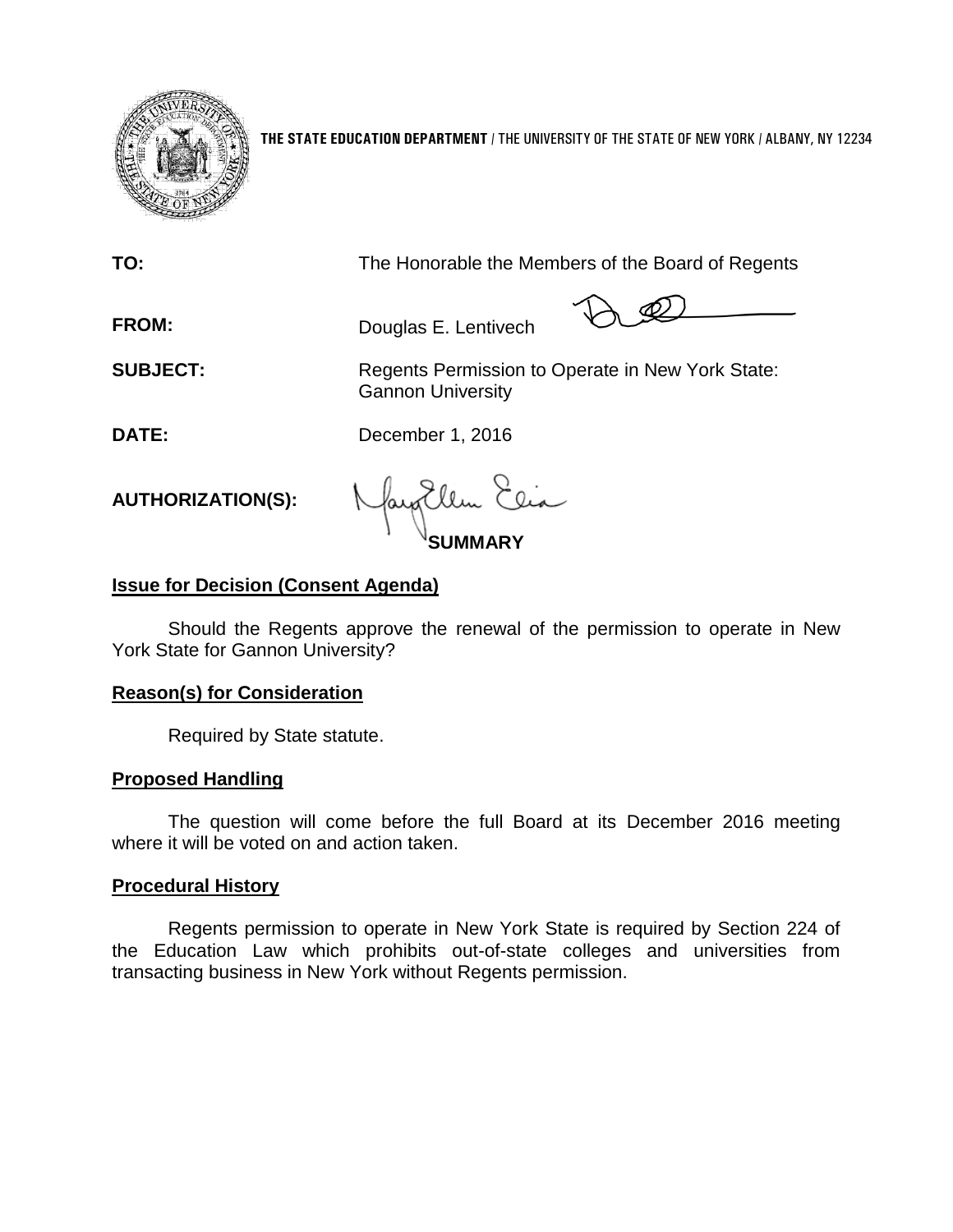# **Background Information**

Gannon University seeks a renewal of the Regents permission to operate in New York State in order to place master's degree students from its Family Nurse Practitioner program in health agencies in New York for supervised clinical experiences. Section 6908 of the Education Law restricts the practice of nursing to licensed persons or students enrolled in educational programs that the State Education Department has registered. The University's Master of Science in Nursing programs are accredited by the Commission on Collegiate Nursing Education (CCNE). Graduates of the Family Nurse Practitioner program are eligible for certification as Family Nurse Practitioners through the American Nurses Credentialing Center. The program meets the standards for registration as set forth in the Regulations of the Commissioner of Education.

# **Recommendation**

It is recommended that the Regents approve the renewal of the proposed permission to operate, effective December 13, 2016 which authorizes Gannon University's Villa Maria School of Nursing to use eight clinical agencies in New York for clinical education of no more than two students every other year enrolled in its Family Nurse Practitioner program leading to the Master of Science in Nursing degree.

# **Timetable for Implementation**

This approval will be effective until December 31, 2021.